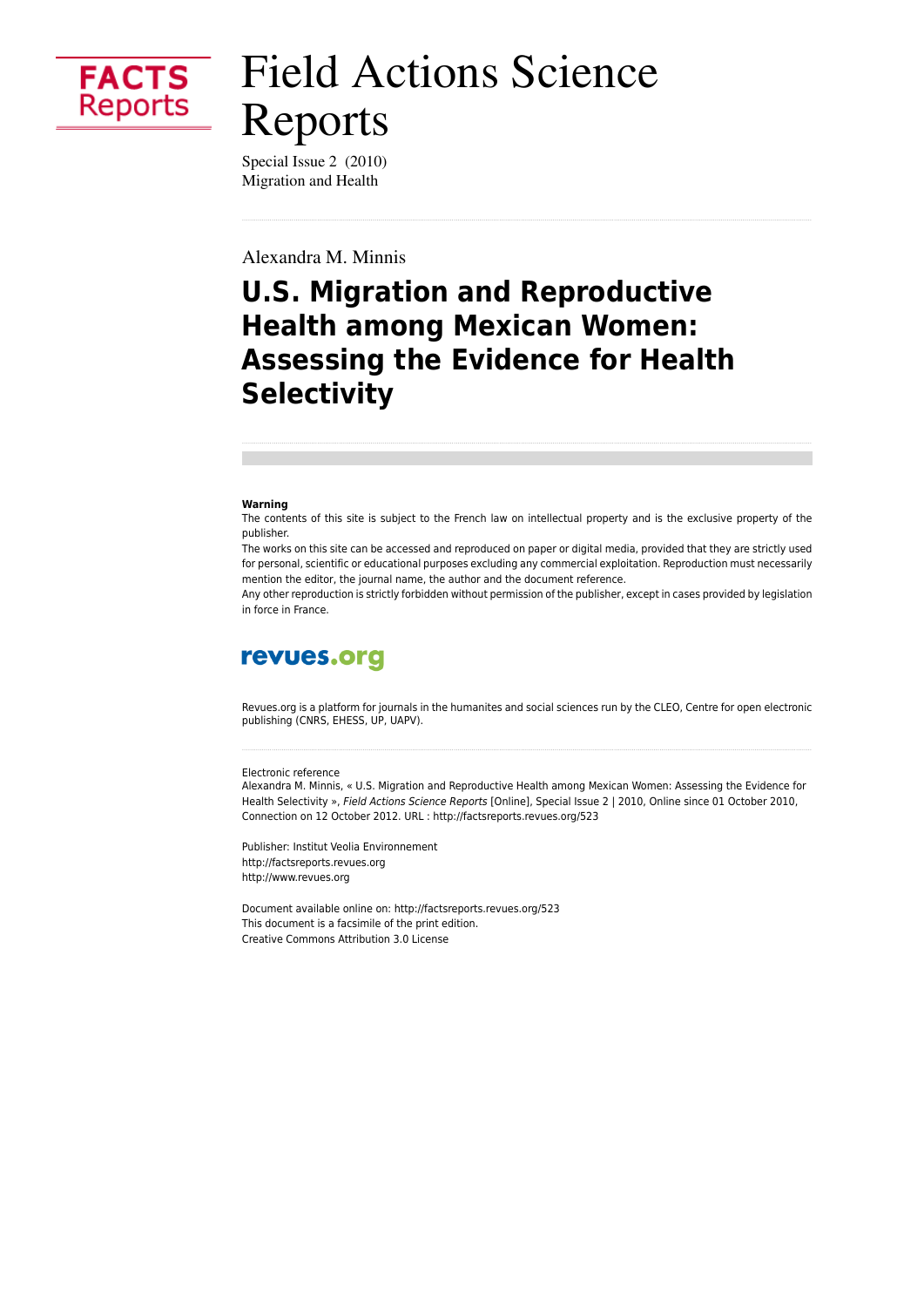

### U.S. Migration and Reproductive Health among Mexican Women: Assessing the Evidence for Health Selectivity

#### **A. M. Minnis**

School of Public Health, University of California, Berkeley, and Women's Global Health Imperative, RTI International

Abstract. Health selectivity posits that individuals who practice preventive health behaviors are more likely to migrate to the United States, and this has been proposed as one explanation of the Latino Paradox. This paper examines evidence for health selection in the context of reproductive health using national survey data from Mexico (the longitudinal Mexico Family Life Survey [MxFLS], 2002 and 2005 waves) and the United States (the National Survey of Family Growth [NSFG], 2002). We compared sexual behaviors and contraceptive practices of Mexican women residing in Mexico who subsequently migrated to the United States with those who remained in Mexico and with Mexican immigrants in the United States. MxFLS respondents who migrated to the United States had a younger mean age, and a larger proportion had no children compared to MxFLS nonmigrants. Within the MxFLS sample, a smaller proportion of women who migrated had ever had vaginal sex, though this difference was nonsignificant with adjustment for sociodemographic factors. No sexual behavior or contraceptive use measures varied between Mexican migrants and nonmigrants within the MxFLS. The mean lifetime number of sexual partners was lower for MxFLS respondents than for Mexican immigrants in the NSFG. Smaller proportions of MxFLS respondents reported using hormonal methods or condoms relative to NSFG respondents. We found no evidence for health selectivity with regard to sexual behaviors or contraceptive practices, underscoring the importance of continued attention to the factors that influence the adaptation trajectories following U.S. migration.

Keywords. Health selection, Latino Paradox, immigrant health, Mexican women, contraception, sexual risk behavior.

#### 1 Background

The Mexican immigrant population in the United States constitutes 30.1% of all U.S. immigrants, reaching 11.4 million Mexicans in 2008 among the U.S. foreign-born (Terrazas 2010). Approximately half of Mexican immigrants in the United States are undocumented. Women accounted for 44.2% of the Mexican immigrant population in the United States in 2008 (Terrazas 2010). Research suggests that immigration from Mexico to the United States is associated with changes in reproductive health behaviors (Parrado *et al*. 2005; Maternowska *et al*. 2010) that may affect fertility patterns (Bean *et al*. 2000; Parrado and Morgan 2008; Carter 2000) and vulnerability to sexually transmitted infections (Hernandez *et al*. 2009; Magis-Rodriguez *et al*. 2009; Salgado de Snyder *et al*. 1996; Sanchez *et al*. 2004), with implications for provision of reproductive health care to the large and growing immigrant population (Parrado *et al*. 2004; Munoz-Laboy *et al*. 2009; Hirsch *et al*. 2009). For many health outcomes and practices — reproductive and otherwise — foreign-born Latinos living in the United States fare better than their U.S. born counterparts, and increased length of time in the United States corresponds with declines in health and adoption of riskier health practices (Acevedo-Garcia *et al*. 2007). This pattern is described as the Latino Paradox because, despite low socioeconomic status, for many health outcomes Latino immigrants appear healthier than their U.S.-born counterparts, an epidemiologic finding likewise noted for other immigrant groups (Marmot and Syme 1976).

Two competing theories have been proposed to explain this apparent health advantage of immigrants relative to nativeborn populations. The first addresses immigrant adaptation in the United States and a health trajectory shaped by a negative acculturation process involving adoption of riskier health behaviors, experience of mental health stressors, and erosion of protective cultural norms and support structures. Segmented assimilation, as presented by Portes and Zhou (1993), describes more variability in the adaptation process, whereby socioeconomic status (SES) also influences the assimilation trajectory, with lower SES and socioeconomic inequalities contributing to negative acculturation. An alternative explanation argues that the apparent health of first-generation immigrants relative to U.S.-born populations reflects, first and foremost, a health

*Correspondence to:* Alexandra Minnis (aminnis@rti.org)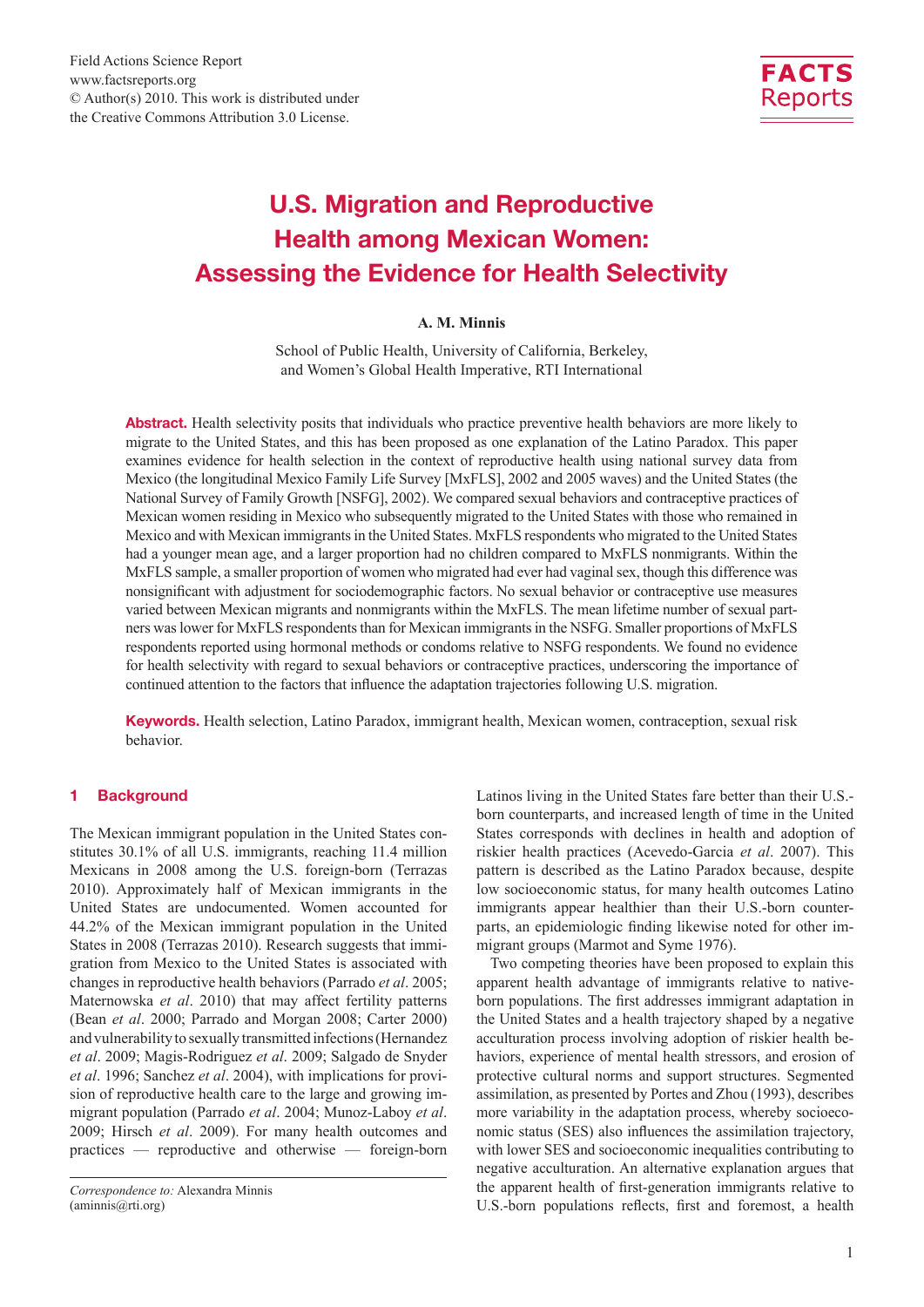selectivity whereby healthier individuals or individuals who practice preventive health behaviors choose to migrate to the United States (Jasso *et al*. 2004). These individuals may be more likely to have the motivation, resources, health, and other advantages to migrate and adapt successfully to the destination communities. Jasso and colleagues (2004) argue that a U.S. native-born population may not be an appropriate comparison group for assessing an immigrant population's health. Rather, they suggest comparing the health of migrants and nonmigrants in countries of origin at the time of immigration. Few studies to date, however, have adopted this methodological approach.

A number of studies have documented a similar trajectory of worsening reproductive health outcomes and higher levels of sexual risk behaviors both comparing Latino and non-Latino white populations and across Latino immigrant generations. Nonetheless, inconsistencies in this pattern across outcomes and studies exist (Afable-Munsuz and Brindis 2006), and it has become increasingly clear that timing of immigration within the life course, number of years lived in the United States, and experiences of reception there influence patterns of structural and cultural assimilation (Weiss and Tillman 2009). Research on fertility patterns across generations of Mexicoorigin women in the United States found a curvilinear pattern, with reduced fertility among generation 1.5 (women who immigrated after age 15) and generation 2, compared to generation 1 (women who immigrated as children), but increased fertility again for generation 3 (Bean *et al*. 2000). However, results of a recent study suggest generational convergence in fertility levels toward that of white women (Parrado and Morgan 2008). A study of Latino adolescents we conducted in San Francisco similarly highlighted the complexity of investigating immigration's effects on reproductive health. We found that though pregnancy intentions and pregnancy incidence did not vary by U.S. generation (Rocca *et al*. n.d.), the proportion of youth with sexual partners engaged in high-risk activities (e.g., gang affiliated, incarcerated) increased with increasing U.S. generation. This was true even comparing recent immigrants and youths who immigrated to the United States prior to adolescence (Minnis *et al*. 2010).

Though much work has posited that health selectivity may be a plausible alternative explanation of the Latino Paradox, few studies have examined this hypothesis directly with health measures assessed prior to migration. One recent paper used longitudinal Mexico Family Life Survey data to examine evidence for health selectivity among young Mexican migrants to the United States (Rubalcava *et al*. 2008). The authors compared self-reported overall health status and four physical health indicators (such as body mass index and blood pressure) and found limited support for the health selectivity hypothesis. A second analysis testing the health selectivity hypothesis with internal migration within Mexico using the same health measures found some evidence for health selection that was modified by age and rural-versusurban place of origin (Arenas 2008). Whether health selectivity plays a role in shaping reproductive health patterns of Mexican immigrant women in the United States has been explored insufficiently to date.

This paper was designed to evaluate evidence for health selectivity as contributing to reproductive health patterns observed in the United States among immigrant Latino populations, comprised in large part of Mexican women and women of Mexican descent. Using national survey data from Mexico, we compared the reproductive health behaviors of Mexican women who subsequently migrated to the United States with those who remained in Mexico. We also used U.S. national survey data to compare the women in Mexico to foreign-born Mexican women residing in the United States and U.S.-born women of Mexican descent.

#### 2 Methods

#### 2.1 Data

Study data are derived from two nationally representative surveys: the Mexico Family Life Survey (MxFLS), a longitudinal study of individuals in Mexico with data collection waves in 2002 and 2005; and the 2002 wave of the U.S.-based National Survey of Family Growth (NSFG) (Cycle 6). The MxFLS included over 8,400 households in 150 Mexican communities; all household members aged 15 and above completed questionnaires administered face-to-face with an interviewer; the questionnaires were designed to assess social, economic, demographic, and health behaviors of individuals and their families. All female respondents aged 15-49 completed a reproductive health questionnaire that assessed pregnancy history, contraceptive practices, and sexual behaviors. In the 2005 survey wave, contact with all wave 1 participants was attempted, including with those who migrated to the United States. For those who could not be contacted, location information was obtained from other household members so that migration status was documented. The NSFG Cycle 6 was a multistage probability survey derived from an area probability sample of males and females aged 15-44 residing in U.S. households in 120 areas across the country. In-person interviews were conducted by female interviewers using computer-assisted personal interview, with sensitive data collected through audio computer-assisted self-interviewing (ACASI). Latino respondents were over-sampled to permit subgroup analyses.

#### 2.2 Analytic Sample

This analysis includes female respondents in the MxFLS 2002 baseline survey wave who completed the reproductive health questionnaire module in 2002 and for whom U.S. migration status in 2005 was known  $(N = 8.731)$ . Women with a history of U.S. migration for a period of 12 months or more at baseline were excluded from analyses  $(N = 90)$ . The second part of the analytic sample is derived from the 7,643 female NSFG 2002 wave respondents, of whom 921 identified as Hispanic and of Mexican origin and provided a known country of birth. In all analyses that included NSFG data, we defined two subpopulations: Mexican immigrant women  $(N = 432)$  and U.S.-born women of Mexican descent (*N* = 489).

#### 2.3 Measures

Measures in common between MxFLS and NSFG have been selected for analysis. When identical measures were not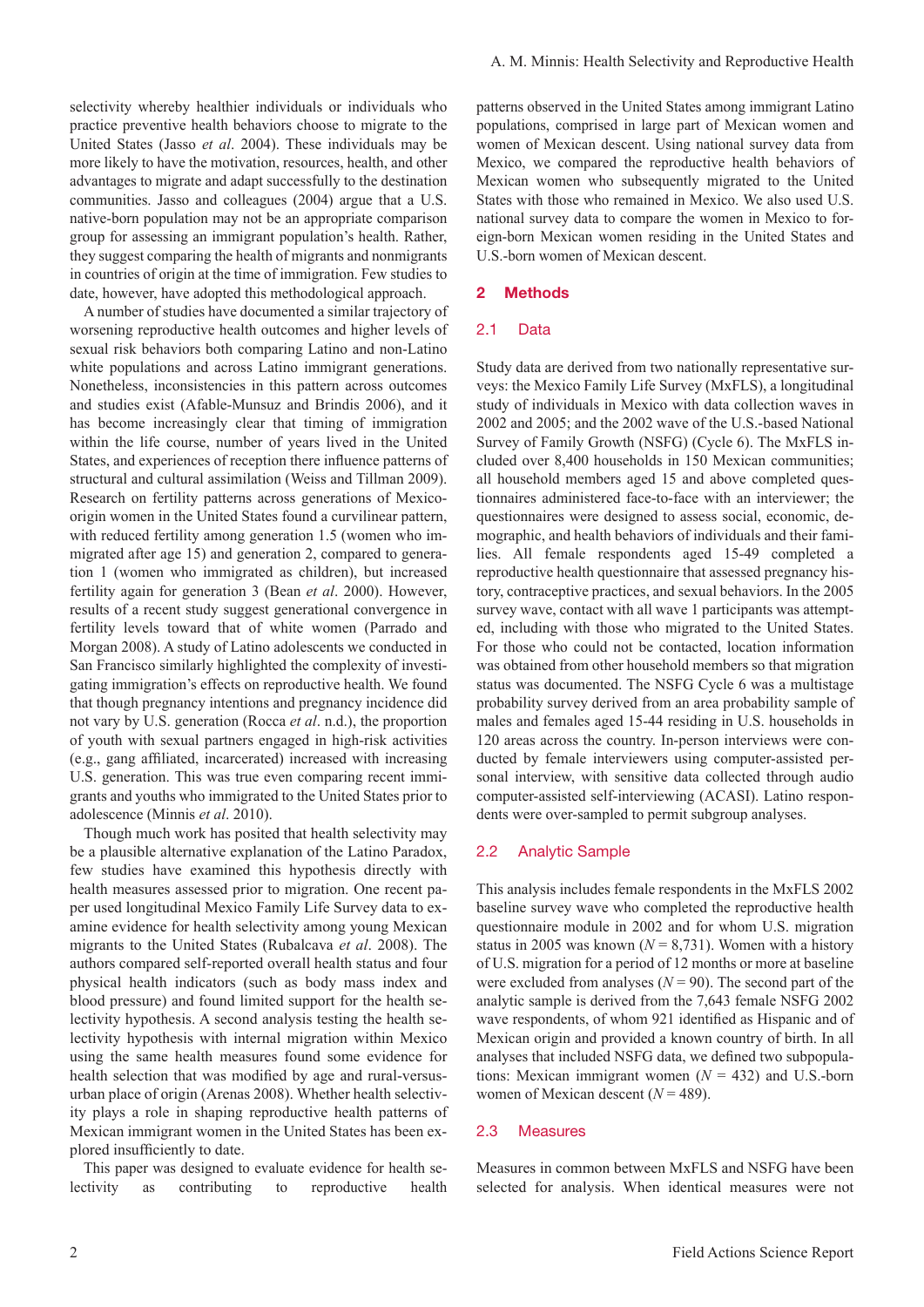available, we created measures sufficiently similar to permit direct comparison between the two datasets.

We evaluated two categories of reproductive health behaviors with implications both for fertility and for STI risk: sexual behaviors and contraceptive practices. Note that for MxFLS participants, all reproductive health behaviors were assessed in 2002 prior to U.S. migration.

Sexual behaviors included lifetime number of sexual partners (continuous measure) and age of sexual debut. We evaluated a dichotomous measure of onset of sexual activity by age 15 (yes vs. no), a measure of risk used commonly in the literature. Given both studies' lower age limit of 15 years, all participants would have experienced the outcome of early sex (or not) by study enrollment.

We compared ever use of hormonal methods (oral contraceptive pills, injection, implant), condoms, IUD, and emergency contraception. We categorized current contraceptive method use as permanent or semi-permanent (sterilization, IUD), hormonal, condom, natural (withdrawal, herbs, fertility awareness), or no method used. In the NSFG, women were permitted to report multiple methods used currently, though dual method use was low. In the MxFLS, current method use was ascertained without a specified definition of "current." In the NSFG, method use was measured for each month during the four years prior to the interview. Thus, for comparison, we chose method use reported in the month of the interview.

The primary exposure of interest is U.S. migration. In this paper we examined two groups of Mexico-origin women who migrated to the United States. First, within the MxFLS survey we defined our exposure as U.S. migration between 2002 and 2005. This group could include women who remained in the United States in 2005 as well as those who returned to Mexico by 2005 but had resided in the United States for at least one year during this period. As a direct examination of the health selectivity hypothesis for reproductive health behaviors, we compared this group of women to Mexican respondents who did not migrate to the United States. Second, we compared Mexican nonmigrants from the MxFLS sample to Mexican immigrant respondents in the NSFG who, by design, resided in the United States. Third, as a control comparison to replicate expected findings suggestive of the Latino Paradox, we compared the NSFG Mexican immigrant sample to NSFG U.S.-born women of Mexican origin.

Sociodemographic factors were examined for descriptive purposes and for their potential confounding effects as hypothesized based on the literature. Specifically, we examined age, marital status and age at first marriage, parity, rural-versus-urban community of residence at age 12, educational attainment, and current employment. In the MxFLS sample, we also included a community-level marginalization index comprised of nine nonmonetary measures of poverty (e.g., percentage of illiterate individuals over 15 years of age, percentage of individuals with no drainage service) (CONAPO). Higher marginalization levels indicate greater poverty.

#### 2.4 Analysis

To examine whether the theory of health selectivity applies to reproductive health risks among Mexican women, we compared sexual behaviors and contraceptive practices between four groups of women: Mexican women with no history of U.S. migration in 2002 who did not migrate to the United States in the subsequent three years; Mexican women with no history of U.S. migration in 2002 who did migrate to the United States for a minimum duration of 12 months between 2002 and 2005 (or who resided there in 2005 and were expected to reside in the United States for at least 12 months); Mexican immigrant women residing in the United States in 2002; and U.S.-born women of Mexican descent residing in the United States in 2002. An evaluation of reproductive health selectivity could be undertaken using only the first two groups (MxFLS data only); however, in comparing the reproductive health profile prior to migration with that among Mexican immigrants residing in the United States (NSFG sample), we are able to investigate how similar this U.S.-based foreign-born population is to those women sampled in Mexico who migrate subsequently. Though an in-depth examination is beyond the focus of this analysis, such a comparison could offer evidence for the degree to which the Latino Paradox may be due to health selection (i.e., lower-risk women migrate) versus structural and cultural assimilation processes.

First we examined descriptive statistics that characterized the sociodemographic background of survey respondents. We tested for differences in sociodemographic background within the two Mexico and U.S. samples using contingency table analysis and, for continuous measures, tested the null hypothesis that the two means were equal using the adjusted Wald test. We assessed differences in contraceptive use and sexual behaviors by calculating the proportions of participants reporting each behavior among women in each of the four groups as well as 95% confidence intervals. For continuous or count measures, we calculated means with 95% confidence intervals. Estimates can be compared directly across the four groups of women, with non-overlapping confidence intervals indicating statistically different estimates.

We used multivariable logistic and Poisson regression to adjust for underlying population differences in age structure and socioeconomic status. Separate models were constructed for each reproductive health behavior, with direct comparisons within the Mexico and U.S. datasets.

For all analyses we used appropriate sampling weights and specified the survey structure (primary sampling units and strata) so that estimates and standard errors are consistent with the survey design. We conducted analyses using Stata statistical software version 10.

#### 3 Results

#### 3.1 Sociodemographic Background

Among female MxFLS respondents aged 15-49 years with no prior U.S. migration experience in 2002, 2.5% (*N* = 214) migrated to the United States during the subsequent three years (between survey waves 1 and 2). Women who migrated to the United States were more likely to have expressed intentions to migrate at wave 1 (3.2% who reported intending to migrate versus 1.9% who reported no migration intentions actually migrated,  $p = 0.02$ ) and to report having relatives in the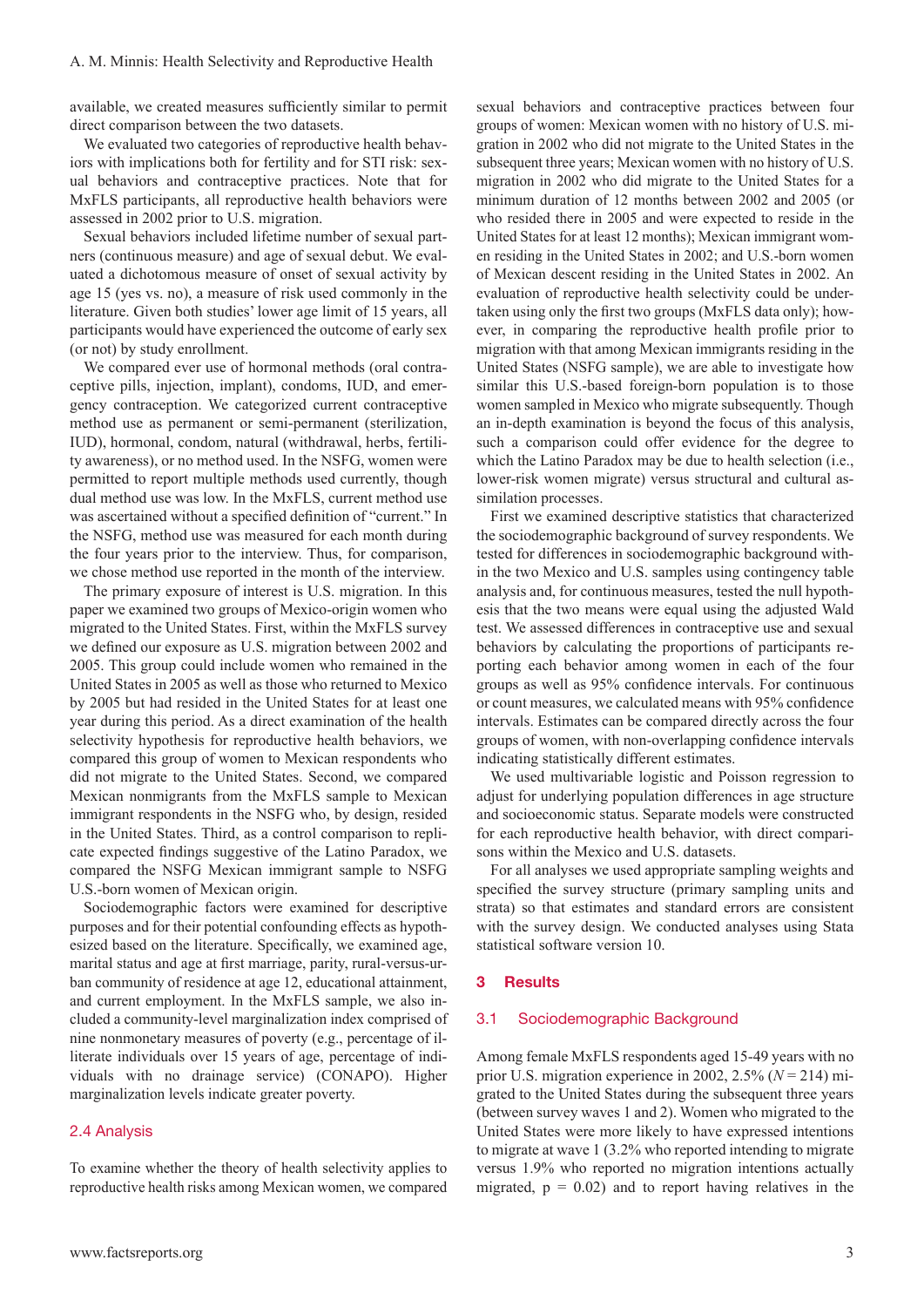United States (79.0% vs. 21.0%, p < 0.0001). Women who migrated to the United States had a younger mean age, fewer were married, and a larger proportion had no children. A higher proportion of women who migrated intended to have additional children (table 1A). Women who migrated were relatively evenly distributed across quintiles of a communitylevel marginalization index, compared to nonmigrants who were concentrated in the least marginalized quintile.

Table 1a. Sociodemographic Characteristics of Mexican Women with No U.S. Migration Experience Stratified by Subsequent U.S. Migration: Mexico Family Life Survey, 2002

| Characteristic                             | <b>No U.S. Migration</b> | Migrated to U.S.<br>3 Years <sup>a</sup> |  |  |
|--------------------------------------------|--------------------------|------------------------------------------|--|--|
|                                            | $(N = 8443)$             | $(N = 214)$                              |  |  |
| <b>Factors</b>                             | $\frac{0}{0}$            | $\frac{0}{0}$                            |  |  |
| Mean age in years (SE†):<br>range 15-49*** | 29.3(0.18)               | 24.3 (0.58)                              |  |  |
| Married (ever)***                          | 57.5                     | 34.8                                     |  |  |
| Mean age in years<br>at marriage $(SE†)b$  | 19.7(0.14)               | 19.4 (0.49)                              |  |  |
| <b>Educational attainment</b>              |                          |                                          |  |  |
| No formal education                        | 4.6                      | 2.6                                      |  |  |
| Primary                                    | 34.5                     | 35.5                                     |  |  |
| Middle school equivalent                   | 33.2                     | 35.9                                     |  |  |
| High school equivalent                     | 16.0                     | 18.5                                     |  |  |
| College/professional training              | 11.8                     | 7.5                                      |  |  |
| Employed currently                         | 36.9                     | 34.1                                     |  |  |
| Urban residence at age 12 (vs. rural)      | 46.5                     | 33.5                                     |  |  |
| <b>Marginalization Index**</b>             |                          |                                          |  |  |
| Very high                                  | 2.9                      | 2.1                                      |  |  |
| High                                       | 9.3                      | 23.0                                     |  |  |
| Medium                                     | 13.9                     | 23.5                                     |  |  |
| Low                                        | 16.3                     | 23.4                                     |  |  |
| Very low                                   | 57.7                     | 27.9                                     |  |  |
| Parity***                                  |                          |                                          |  |  |
| No children                                | 37.1                     | 58.4                                     |  |  |
| 1 child                                    | 11.8                     | 12.6                                     |  |  |
| 2 children                                 | 17.7                     | 11.2                                     |  |  |
| 3 or more children                         | 33.4                     | 17.8                                     |  |  |
| Mean parity (SE†)***                       | 1.9(0.04)                | 1.1(0.17)                                |  |  |
| Intends to have additional children***54.1 |                          | 72.3                                     |  |  |

\**p* < 0.05, \*\**p* < 0.01, \*\*\**p* < 0.001

† Standard error

a U.S. migration occurred between survey waves 1 and 2 (2002 and 2005).

Includes "permanent migration" only, defined as migration for at least 12 months

b Estimate includes only married or formerly married women

 Mexican immigrant NSFG respondents had resided in the United States for a mean of 11.2 years, with 20.5% residing there for three or fewer years. A higher proportion of immigrant Mexican women residing in the United States than U.S.-born women of Mexican descent had been married. Immigrant women had lower educational attainment and higher parity compared to U.S.-born women of Mexican descent. The level of educational attainment reported by

immigrant women was similar to that reported by MxFLS respondents (table 1B).

Table 1b. Distribution of Sociodemographic Characteristics among Mexican Immigrant and U.S.-born Women of Mexican Descent in the U.S.: National Survey of Family Growth, 2002

| Characteristic                                      | Mexican Immigrant U.S.-born Women<br>3 Years <sup>a</sup> |               |  |  |
|-----------------------------------------------------|-----------------------------------------------------------|---------------|--|--|
|                                                     | $(N = 432)$                                               | $(N = 489)$   |  |  |
| <b>Factors</b>                                      | $\frac{0}{0}$                                             | $\frac{0}{0}$ |  |  |
| Mean age in years (SE†):<br>range 15-44**           | 30.4 (0.38)                                               | 26.7(0.59)    |  |  |
| Married (ever)**                                    | 68.1                                                      | 48.0          |  |  |
| Mean age in years<br>at marriage (SE†) <sup>a</sup> | 21.4(0.37)                                                | 21.9(0.31)    |  |  |
| <b>Educational attainment**</b>                     |                                                           |               |  |  |
| < high school                                       | 55.0                                                      | 9.9           |  |  |
| some high school                                    | 12.3                                                      | 22.6          |  |  |
| high school                                         | 14.2                                                      | 25.2          |  |  |
| some college                                        | 13.5                                                      | 31.8          |  |  |
| college graduate                                    | 5.1                                                       | 10.6          |  |  |
| Employed currently*                                 | 52.1                                                      | 61.8          |  |  |
| Parity**                                            |                                                           |               |  |  |
| No children                                         | 20.1                                                      | 42.1          |  |  |
| 1 child                                             | 17.7                                                      | 18.0          |  |  |
| 2 children                                          | 29.1                                                      | 20.3          |  |  |
| 3 or more children                                  | 33.0                                                      | 19.6          |  |  |
| Mean parity $(SE*)$ <sup>**</sup>                   | 2.0(0.08)                                                 | 1.3(0.07)     |  |  |
| Intends to have additional children                 | 51.5                                                      | 52.9          |  |  |

\**p* < 0.05, \*\**p* < 0.0001

† Standard error

a Estimate includes only married or formerly married women

#### 3.2 Reproductive Health Behaviors

Overall proportions of women reporting ever having had vaginal sex were lower for Mexican women residing in Mexico compared with Mexican women in the United States; however, the proportion reporting sexual onset (by age 15) was similar for the MxFLS sample and the Mexican immigrants among NSFG respondents (approximately 15% across all three groups) (table 2). The mean lifetime number of sexual partners was lower for MxFLS respondents than for those in the NSFG. Smaller proportions of women in Mexico reported ever and currently using hormonal methods and/or condoms relative to Mexican women residing in the United States. They reported higher levels of permanent method use currently, as well as of no method use during sex currently.

Within the MxFLS sample, a smaller proportion of women who migrated had ever had vaginal sex, though this difference was attenuated with adjustment for age and socioeconomic indicators (table 3). We found no evidence for health selectivity with regard to contraceptive practices or sexual behaviors. Though parity was significantly lower and pregnancy intentions higher for Mexican women who migrated to the United States between 2002 and 2005 compared to Mexican nonmigrants, these differences were nonsignificant with adjustment for age.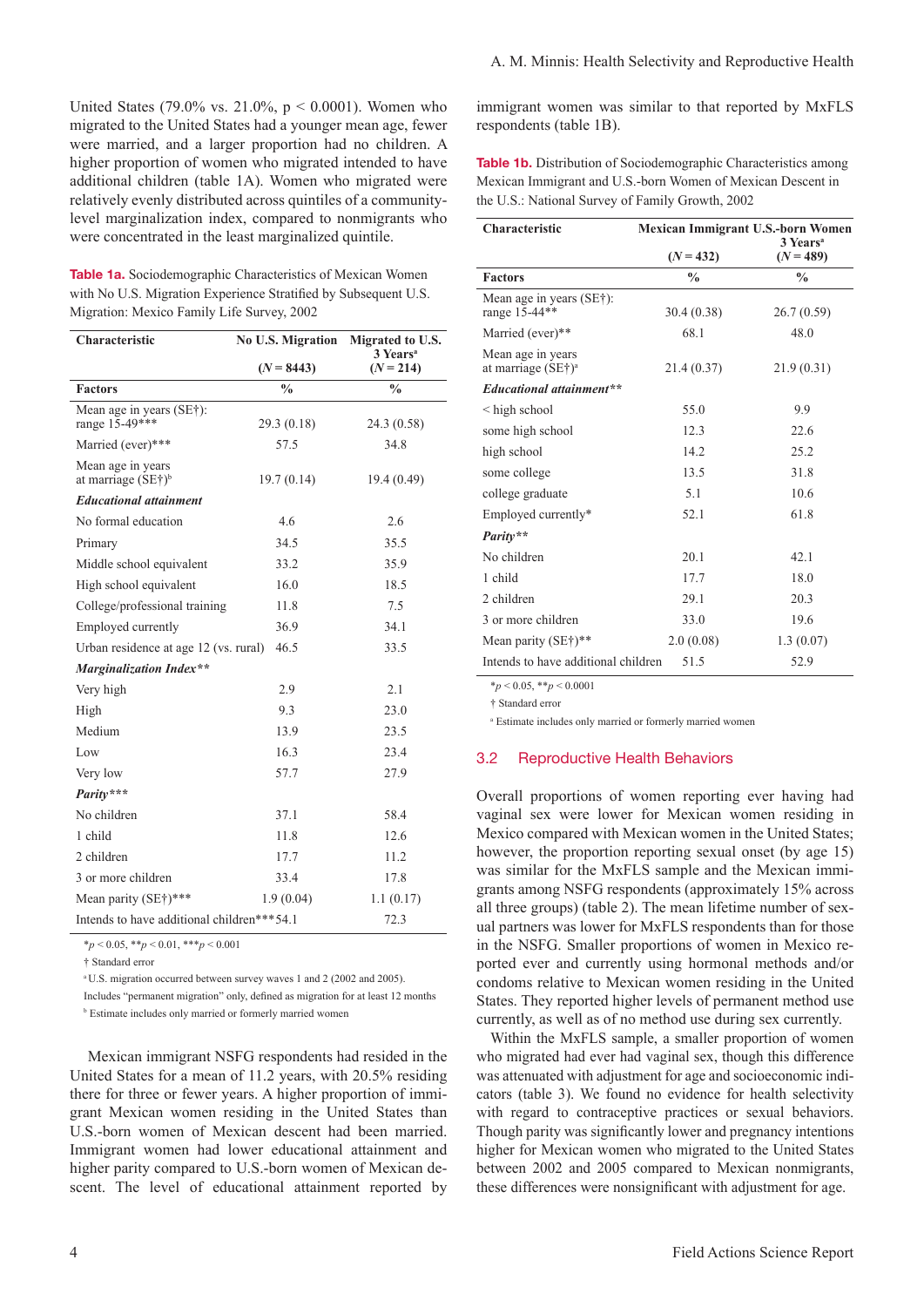#### A. M. Minnis: Health Selectivity and Reproductive Health

Table 2. Sexual Behaviors and Contraceptive Use among Mexican Women in Mexico and Women of Mexican Descent in the United States

|                                      | <b>Mexico Family Life Survey, 2002</b> |                          |               |                                                 | <b>National Survey of Family Growth, 2002</b> |               |                           |               |                                               |       |
|--------------------------------------|----------------------------------------|--------------------------|---------------|-------------------------------------------------|-----------------------------------------------|---------------|---------------------------|---------------|-----------------------------------------------|-------|
|                                      |                                        | <b>No U.S. Migration</b> |               | Migrated to U.S.<br>within 3 Years <sup>a</sup> |                                               |               | <b>Mexican Immigrants</b> |               | <b>U.S.-born of Mexican</b><br><b>Descent</b> |       |
|                                      | $\frac{0}{0}$                          | 95% CI                   | $\frac{0}{0}$ | 95% CI                                          |                                               | $\frac{0}{0}$ | 95% CI                    | $\frac{0}{0}$ | 95% CI                                        |       |
| <b>Sexual behaviors</b>              |                                        |                          |               |                                                 |                                               |               |                           |               |                                               |       |
| Ever had vaginal sex                 | 69.4                                   | 67.8, 70.9               | 46.9          | 37.5, 56.3                                      | **                                            | 91.9          | 89.1, 94.7                | 80.1          | 75.2, 84.9                                    | $***$ |
| Sexual onset at age 15 or younger    | 14.6                                   | 13.2, 15.9               | 15.8          | 5.7, 25.9                                       |                                               | 15.1          | 9.0, 21.2                 | 32.7          | 27.1, 38.3                                    | $**$  |
| Multiple sexual partners in lifetime | 18.6                                   | 16.4, 20.6               | 19.0          | 6.9, 31.1                                       |                                               | 41.5          | 34.3, 48.7                | 69.7          | 64.5, 74.9                                    | $**$  |
| Mean age at first vaginal sex        | 19.1                                   | 18.9, 19.4               | 19.4          | 18.0, 20.8                                      |                                               | 19.3          | 18.8, 19.9                | 17.0          | 16.8, 17.2                                    |       |
| Mean lifetime no. sexual partners    | 1.3                                    | 1.3, 1.4                 | 1.4           | 1.1, 1.8                                        |                                               | 2.2           | 1.9, 2.6                  | 5.3           | 4.5, 6.1                                      |       |
| Contraceptive use                    |                                        |                          |               |                                                 |                                               |               |                           |               |                                               |       |
| Ever use                             |                                        |                          |               |                                                 |                                               |               |                           |               |                                               |       |
| Hormonal                             | 41.6                                   | 37.8, 45.3               | 40.2          | 27.5, 52.9                                      |                                               | 68.8          | 61.4, 76.3                | 81.7          | 77.0, 86.5                                    | $***$ |
| Condoms                              | 24.5                                   | 22.1, 26.9               | 22.2          | 11.0, 33.3                                      |                                               | 67.4          | 61.3, 73.6                | 85.4          | 81.7, 89.1                                    | $**$  |
| <b>IUD</b>                           | 38.3                                   | 35.5, 41.1               | 36.4          | 24.3, 48.5                                      |                                               | 14.0          | 9.8, 18.2                 | 4.6           | 2.1, 7.1                                      | $**$  |
| Current use <sup>b</sup>             |                                        |                          |               |                                                 |                                               |               |                           |               |                                               |       |
| Hormonal                             | 7.2                                    | 6.0, 8.4                 | 6.5           | 0.4, 12.6                                       |                                               | 26.0          | 17.9, 34.0                | 21.6          | 16.7, 26.5                                    |       |
| Condoms                              | 5.0                                    | 4.1, 5.8                 | 2.1           | $-0.6, 4.7$                                     |                                               | 19.6          | 13.6, 25.6                | 14.2          | 10.3, 18.1                                    |       |
| Permanent                            | 43.5                                   | 41.2, 45.7               | 39.6          | 29.3, 49.8                                      |                                               | 30.1          | 24.1, 36.2                | 24.6          | 20.7, 28.4                                    |       |
| Natural                              | 4.2                                    | 3.3, 5.0                 | 0.8           | $-0.8, 2.3$                                     |                                               | 6.5           | 3.6, 9.3                  | 6.1           | 3.9, 8.3                                      |       |
| Nothing used                         | 40.2                                   | 37.5, 42.9               | 51.1          | 38.6, 63.5                                      |                                               | 24.4          | 18.3, 30.5                | 33.5          | 28.1, 39.0                                    | *     |

\**p* < 0.05, \*\**p* < 0.001

<sup>a</sup> U.S. migration occurred between survey waves 1 and 2 (2002 and 2005). Includes "permanent migration" only, defined as migration for at least 12 months

<sup>b</sup> Respondents could choose more than one contraceptive method, so total exceeds 100% in some groups

Table 3. Multivariable Analysis of Differences in Contraceptive Use and Sexual Behaviors between Mexican Women who Immigrated to the U.S. and Native Populations in Mexico and the United States

|                                        | <b>Mexico Family Life Survey, 2002</b><br>U.S. Migrants <sup>a</sup> vs.<br><b>Nonmigrants</b> |            | <b>National Survey of Family Growth, 2002</b><br><b>Mexican Immigrants vs.</b><br><b>U.S.-born of Mexican Descent</b> |            |        |
|----------------------------------------|------------------------------------------------------------------------------------------------|------------|-----------------------------------------------------------------------------------------------------------------------|------------|--------|
|                                        |                                                                                                |            |                                                                                                                       |            |        |
|                                        | <b>Odds Ratio</b> :                                                                            | 95% CI     | <b>Odds Ratio</b> b                                                                                                   | 95% CI     |        |
| <b>Sexual behaviors</b>                |                                                                                                |            |                                                                                                                       |            |        |
| Ever had vaginal sex                   | 0.68                                                                                           | 0.42, 1.09 | 1.18                                                                                                                  | 0.74, 1.87 |        |
| Sexual onset at age 15 or younger      | 0.96                                                                                           | 0.47, 1.96 | 0.16                                                                                                                  | 0.09, 0.28 | **     |
| Multiple sexual partners in lifetime   | 1.13                                                                                           | 0.59, 2.19 | 0.18                                                                                                                  | 0.14, 0.25 | **     |
| Number of sexual partners (rate ratio) | 1.08                                                                                           | 0.83, 1.39 | 0.31                                                                                                                  | 0.26, 0.38 | $**$   |
| Contraceptive choice                   |                                                                                                |            |                                                                                                                       |            |        |
| Ever use                               |                                                                                                |            |                                                                                                                       |            |        |
| Hormonal                               | 0.87                                                                                           | 0.55, 1.39 | 0.59                                                                                                                  | 0.35, 0.97 | $\ast$ |
| Condoms                                | 0.74                                                                                           | 0.40, 1.36 | 0.50                                                                                                                  | 0.33, 0.75 | $***$  |
| <b>IUD</b>                             | 0.89                                                                                           | 0.48, 1.62 | 3.19                                                                                                                  | 1.34, 7.56 | $***$  |
| Current use                            |                                                                                                |            |                                                                                                                       |            |        |
| Hormonal                               | 0.79                                                                                           | 0.25, 2.52 | 1.53                                                                                                                  | 0.95, 2.47 |        |
| Condoms                                | 0.38                                                                                           | 0.10, 1.44 | 2.06                                                                                                                  | 1.34, 3.17 | **     |
| Permanent                              | 1.22                                                                                           | 0.77, 1.92 | 0.76                                                                                                                  | 0.49, 1.19 |        |
| Natural                                | 0.20                                                                                           | 0.03, 1.50 | 1.47                                                                                                                  | 0.70, 3.11 |        |
| Nothing used                           | 0.76                                                                                           | 0.42, 1.40 | 0.74                                                                                                                  | 0.48, 1.15 |        |

\**p* < 0.05, \*\**p* < 0.01

<sup>a</sup> U.S. migration occurred between survey waves 1 and 2 (2002 and 2005). Only "permanent migration" considered, which was defined as migration for at least 12 months

<sup>b</sup> Odds ratios are derived from logistic regression and the rate ratio from Poisson regression. Estimates are adjusted for age, educational attainment, rural-versus-urban community of residence (MxFLS sample only), and community marginalization (MxFLS sample only)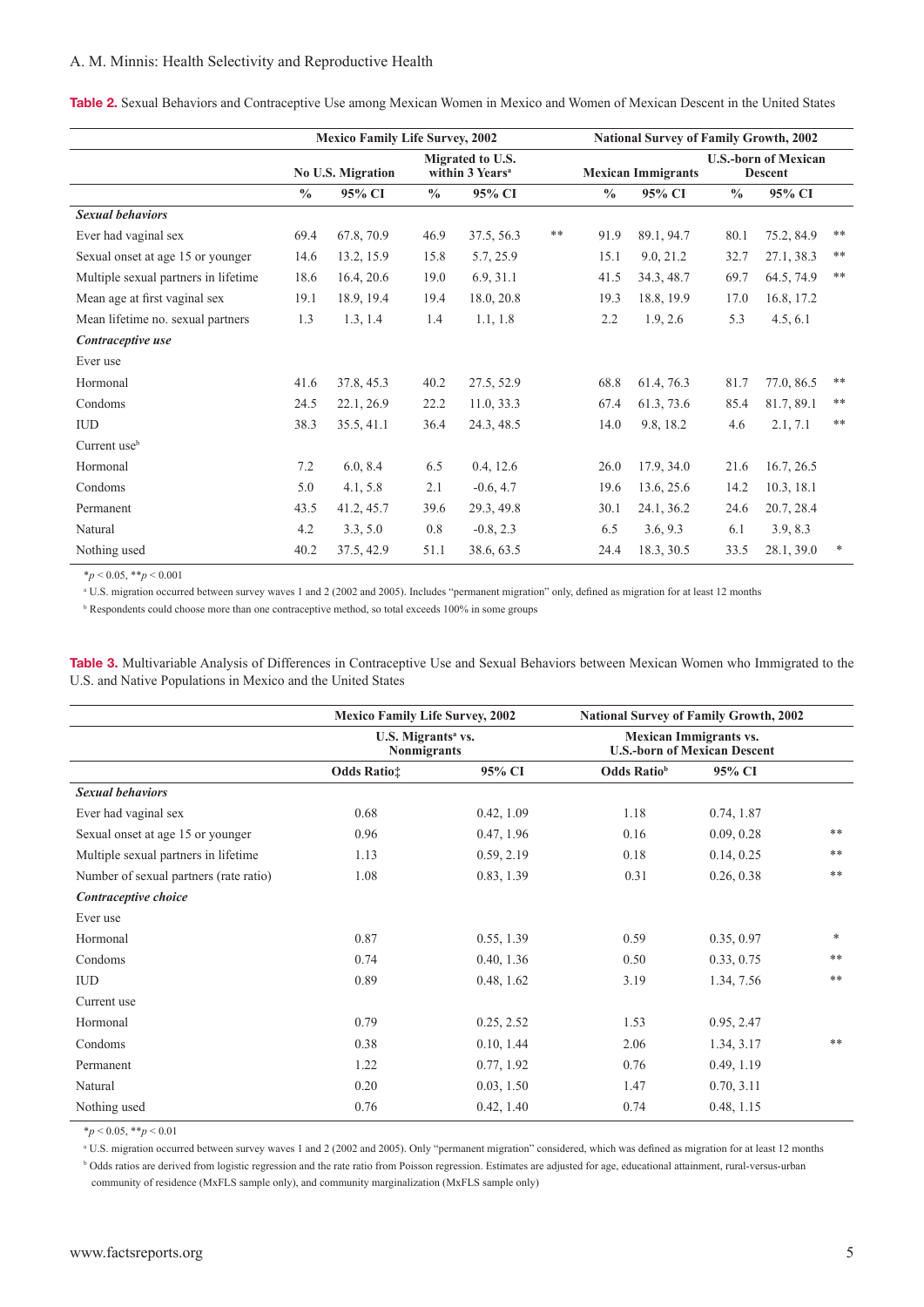Among NSFG respondents, though ever use of all four contraceptive method types varied between Mexican immigrant and U.S.-born women of Mexican descent, with generally lower levels of hormonal contraceptives and condoms and higher use of IUDs, when examining current method use choices, only differences in condom use were found. Mexican immigrant women reported a higher odds of condom use compared to U.S.-born women of Mexican descent. As expected based on previous research, sexual behaviors did vary between Mexican immigrant women and U.S.-born women of Mexican descent, with a pattern of decreased risk among immigrant women. For example, Mexican immigrants had more than an 80% decreased odds of reporting an early age of first vaginal sex compared to U.S.-born women of Mexican descent.

#### 4 Discussion and Public Health Implications

This paper evaluated evidence for health selection related to reproductive health behaviors in the context of Mexico-U.S. immigration. Examining contraceptive practices and sexual behaviors reported by women in two nationally representative population surveys, one from Mexico and one from the United States, we found no evidence for health selectivity. Using longitudinal data, we compared reproductive health behaviors of women in Mexico who subsequently migrated to the United States to those who remained in Mexico. Second, we compared the reproductive health behaviors of Mexican women to those reported by Mexican immigrants residing in the United States and U.S.-born women of Mexican descent. Use of these two nationally representative population surveys constitutes a strength of this paper and contributes to a literature based largely on smaller convenience samples with results that may not be generalizable. Further, the prospective assessment of migration *after* the reproductive health assessments addresses biases in previous research. The lack of evidence for health selectivity underscores the importance of continued attention to the reproductive health needs of recent immigrants and to the factors that influence the adaptation trajectories, like those examined by Bostean in this issue, that lead to increased risk following migration to the United States.

Our findings from the MxFLS survey indicating that women who migrated to the United States tended to be younger, unmarried, and have no children but report a desire for children in the future highlight the connection between migration and fertility decisions. Past research has suggested how fertility preferences can determine migration decisions, with decisions to have fewer children or to improve children's educational opportunities prompting migration to lower-fertility destinations (Lindstrom and Saucedo 2007). A coupleslevel analysis of Mexico Migration Project data found that U.S. migration by married women became less likely after the first birth, both for women migrating with their husbands and for those migrating alone to join a husband in the United States (Lindstrom and Saucedo 2007). Thus family formation, childbearing decisions, and migration may interact to shape fertility trajectories, patterns with implications for the provision of reproductive health care for recent immigrants in

the United States. As evidenced by reports of current contraceptive use, nearly half of the Mexican women who subsequently migrated to the United States reported using no contraceptive method—a finding that underscores the importance of ensuring the availability of comprehensive contraceptive services, particularly for recent immigrants.

Despite the strengths of this study, there are several limitations that should be noted. First, the reproductive health behavioral measures available in common between the two surveys were limited, particularly with regard to sexual risk measures. Thus we had no biological markers (e.g., sexually transmitted infections) nor strong measures of partner risk such as partnership patterns (e.g., concurrency) or partner behavioral characteristics known to be associated with STIs. Given that reproductive health outcomes occur within partnerships, additional understanding of sexual networks could offer a richer set of comparative measures. Second, developing a cohesive framework for analysis of health selectivity in the context of reproductive health is challenging in that some behaviors improve in the United States and others appear to worsen. Additional research could address this conceptually and connect a conceptual framework to an understanding of behavioral and health trajectories in the context of migration, with implications for prevention activities and provision of care. Finally, the comparison between the NSFG Mexican immigrants and the MxFLS samples likely is weakened by biases in under-sampling of undocumented immigrants in the United States.

#### 4.1 Conclusions

Given the expected growth in the Latino population in California and the disproportionate burden of sexually transmitted infections and pregnancy found among this group, understanding more about the reproductive health behaviors of migrants, both among youth who have immigrated to the United States and remain and among those who return to Mexico, remains critically important. Indeed, the health of the Latino immigrant population in California is likely to assume an increasingly important role in the health of the U.S. communities to which immigrants move. Likewise, the health of Mexican communities that experience migration is closely tied to the health of their populations that migrate. Our ability to prevent adverse reproductive health outcomes through well-targeted policies and programs will depend on a keen understanding of the characteristics of migration and the migrants themselves that shape underlying determinants of reproductive health risks.

#### Acknowledgements

I would like to acknowledge Dr. Frank Bean, Director of the Center for Research on Immigration, Population and Public Policy at UC Irvine, for identifying the need for further research in this area and inspiring this work. I am grateful to Mr. Sergio Bautista-Arredondo at the Instituto Nacional de Salud Pública in Cuernavaca, Mexico, for suggesting use of the Mexico Family Life Survey data, for providing guidance in its use, and for sharing the community marginalization